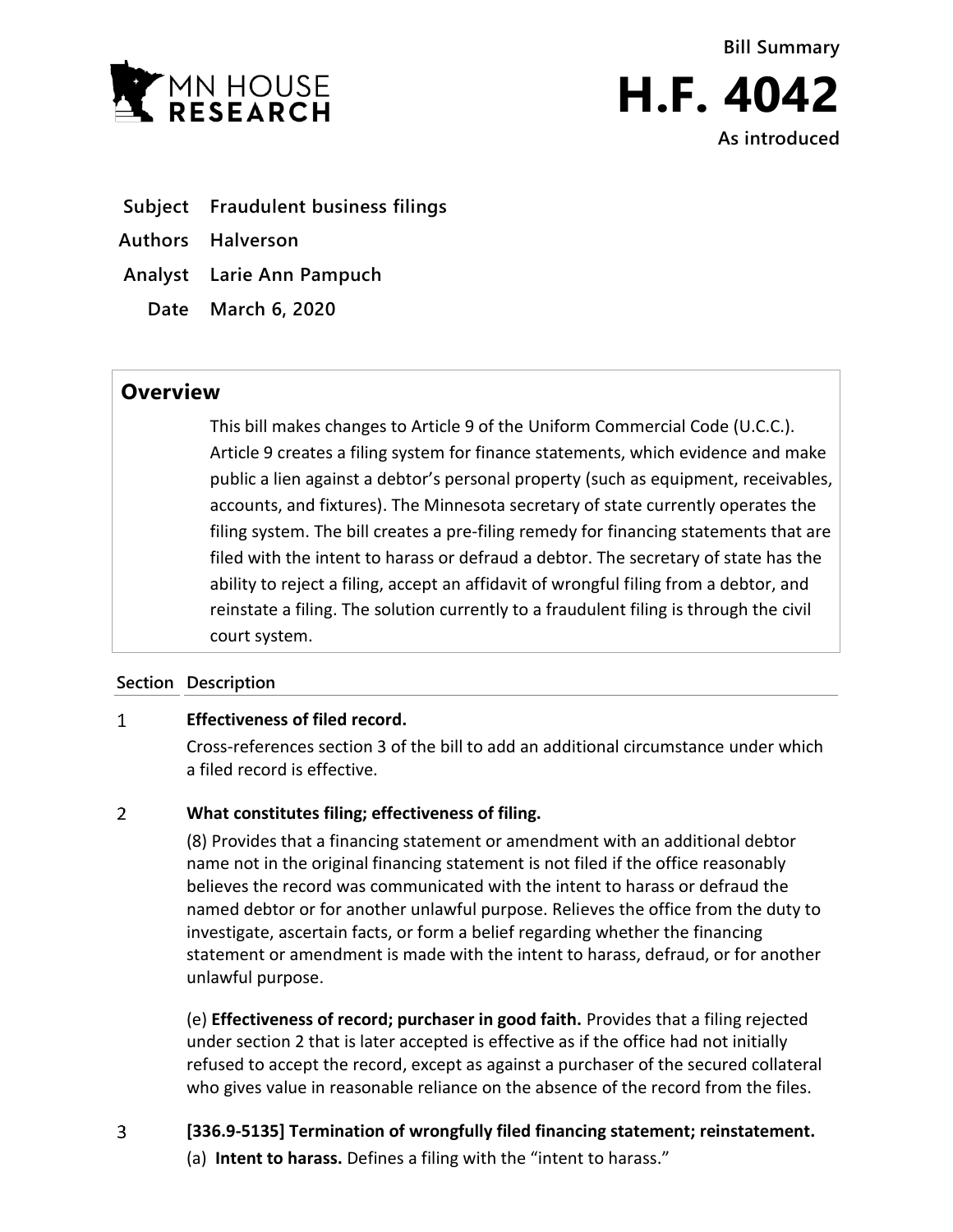## **Section Description**

**(b) Affidavit of wrongful filing.** Allows a person identified as the debtor to provide the office with an affidavit stating that a record was filed with the intent to harass or defraud the person. Allows the office to reject an incomplete affidavit or an affidavit offered with the intent to harass or defraud the secured party. Requires the secretary of state to provide a form affidavit.

**(c) Termination statement by filing office.** Requires that when an affidavit is accepted under paragraph (b), the office must promptly file a termination statement in regards to the identified financing statement. The termination statement is effective 20 days after filing.

**(d) No fee charged.** Prohibits the office from charging a filing fee for the affidavit or termination statement. Prohibits the office from returning the financing statement filing fee even if it is reinstated.

**(e) Notice of termination of statement.** Requires the office to notify the secured party whose filing has been terminated under paragraph (c) on the same day the termination is filed. Requires notice to be sent by mail with a copy by e-mail.

**(f) Administrative review; action for reinstatement.** Allows a secured party who believes that the filing was not intended to harass or defraud to request the filing office conduct a review of the filed record and review documentation provided by the secured party; or file a court action to have the office reinstate the filing. The district court for the county where the filing office in which the financing statement is located is the exclusive venue for a court action, and the action must be taken by the court on an expedited basis.

**(g) Office to file notice of action for reinstatement.** A filing office that receives service of process for a court action under paragraph (f) must file a notice indicating the action has been commenced within ten days of being served.

**(h) Action for reinstatement successful.** If the court, pursuant to an action filed under paragraph (f), finds that the financing statement was authorized and not fraudulent, the court must order the financing statement reinstated. The office must promptly file a record showing that a financing statement is reinstated upon order issued by the court.

**(i) Effect of reinstatement.** If a reinstatement occurs pursuant to paragraph (h), the financing statement is considered never to have been terminated under this section. A continuation statement becomes effective after a termination if the financing statement is reinstated.

**(j) Liability for wrongful filing.** If the court finds, pursuant to a hearing under paragraph (f), that a financing statement was not authorized and was communicated